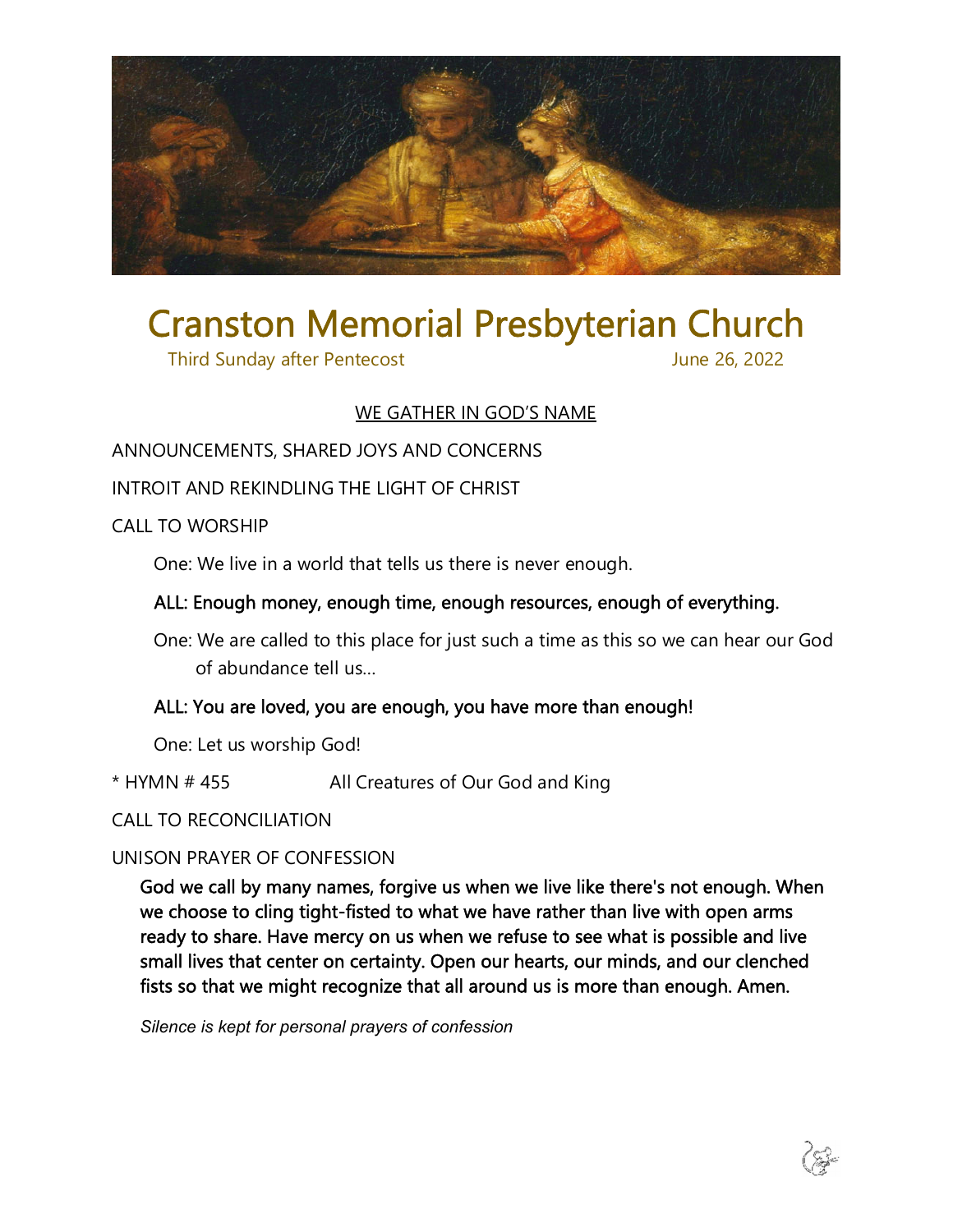#### ASSURANCE OF PARDON

One: Friends, with God, there is enough hope, enough peace, enough life for us all. Through Jesus Christ, we are forgiven. Set free to live less us and them, and more we and me. We are made for an abundant life, a life that is more than enough.

#### ALL: Thanks be to our God of abundance, Amen!

\* GLORIA PATRI

Glory be to the Father and to the Son and to the Holy Ghost. As it was in the beginning it is now and ever shall be, world without end. Amen. Amen.

#### TIME WITH THE CHILDREN

#### WE PROCLAIM GOD'S WORD

#### ORDINATION AND INSTALLATION OF ELDERS

One: There are different ways of serving God, but it is the same Lord who is served.

ALL: God works through each person in a unique way, but it is God's purpose that is accomplished.

One: To each is given a gift of the Spirit to be used for the common good.

ALL: Together we are the body of Christ, and individually members of it.

# CONSTITUTIONAL QUESTIONS

QUESTIONS TO THE CONGREGATION

# PRAYER FOR ILLUMINATION

# First Scripture Reading - Mark 6:31-44 (Translation is from "The Message") Supper for Five Thousand

30-31 The apostles then rendezvoused with Jesus and reported on all that they had done and taught. Jesus said, "Come off by yourselves; let's take a break and get a little rest." For there was constant coming and going. They didn't even have time to eat.

 $32-34$  So they got in the boat and went off to a remote place by themselves. Someone saw them going and the word got around. From the surrounding towns people went out on foot, running, and got there ahead of them. When Jesus arrived, he saw this huge crowd. At the sight of them, his heart broke—like sheep with no shepherd they were. He went right to work teaching them.

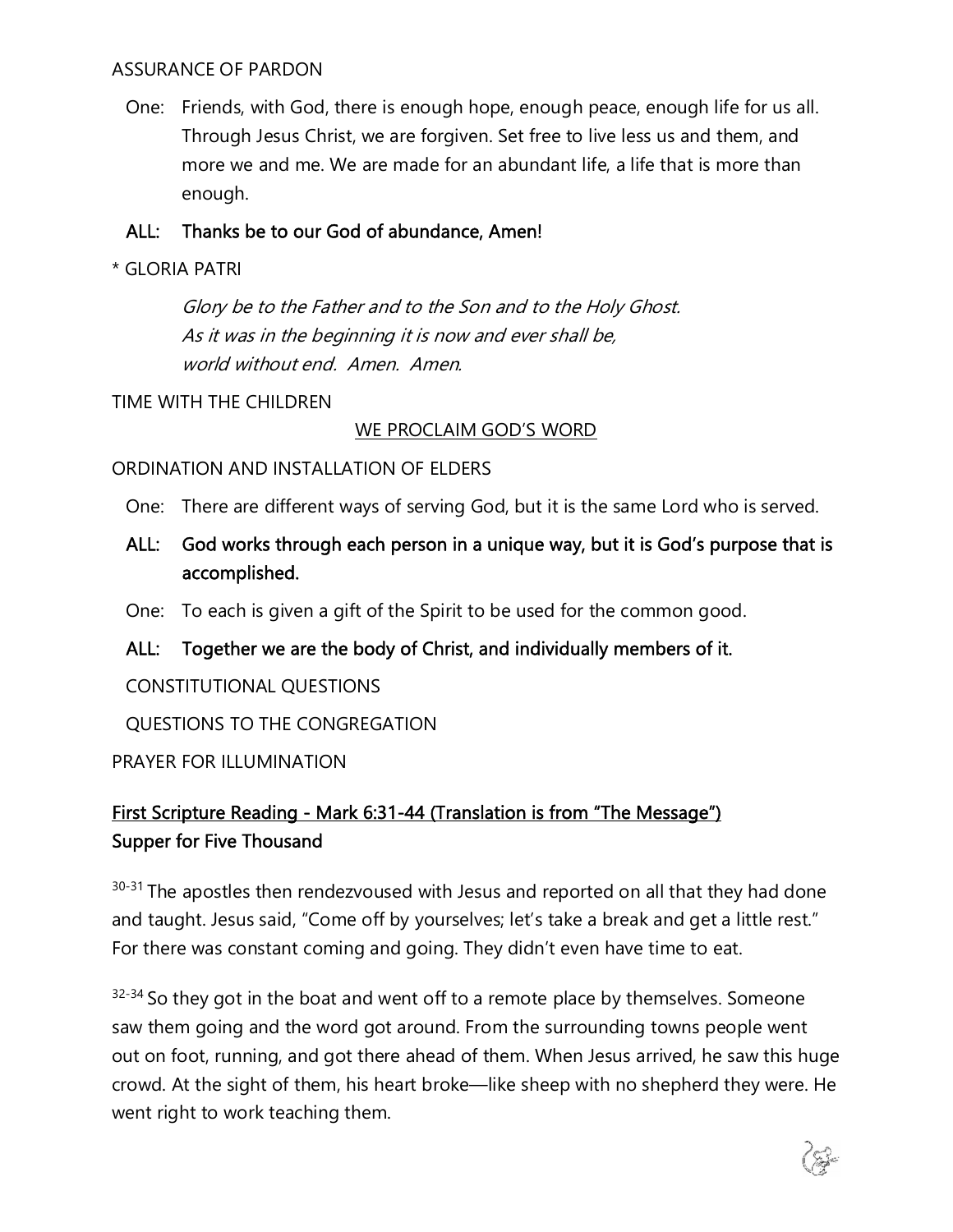35-36 When his disciples thought this had gone on long enough—it was now quite late in the day—they interrupted: "We are a long way out in the country, and it's very late. Pronounce a benediction and send these folks off so they can get some supper."

<sup>37</sup> Jesus said, "You do it. Fix supper for them." They replied, "Are you serious? You want us to go spend a fortune on food for their supper?"

<sup>38</sup> But he was quite serious. "How many loaves of bread do you have? Take an inventory. That didn't take long. "Five," they said, "plus two fish."

 $39-44$  Jesus got them all to sit down in groups of fifty or a hundred—they looked like a patchwork quilt of wildflowers spread out on the green grass! He took the five loaves and two fish, lifted his face to heaven in prayer, blessed, broke, and gave the bread to the disciples, and the disciples in turn gave it to the people. He did the same with the fish. They all ate their fill. The disciples gathered twelve baskets of leftovers. More than five thousand were at the supper.

# First Scripture Reading – Esther 4:9-17 (Translation is from "The Message")

9-11 Hathach came back and told Esther everything Mordecai had said. Esther talked it over with Hathach and then sent him back to Mordecai with this message: "Everyone who works for the king here, and even the people out in the provinces, knows that there is a single fate for every man or woman who approaches the king without being invited: death. The one exception is if the king extends his gold scepter; then he or she may live. And it's been thirty days now since I've been invited to come to the king."

12-14 When Hathach told Mordecai what Esther had said, Mordecai sent her this message: "Don't think that just because you live in the king's house you're the one Jew who will get out of this alive. If you persist in staying silent at a time like this, help and deliverance will arrive for the Jews from someplace else; but you and your family will be wiped out. Who knows? Maybe you were made queen for just such a time as this."

15-16 Esther sent back her answer to Mordecai: "Go and get all the Jews living in Susa together. Fast for me. Don't eat or drink for three days, either day or night. I and my maids will fast with you. If you will do this, I'll go to the king, even though it's forbidden. If I die, I die."

17 Mordecai left and carried out Esther's instructions.

SERMON For Such A Time As This Rev. David Annett